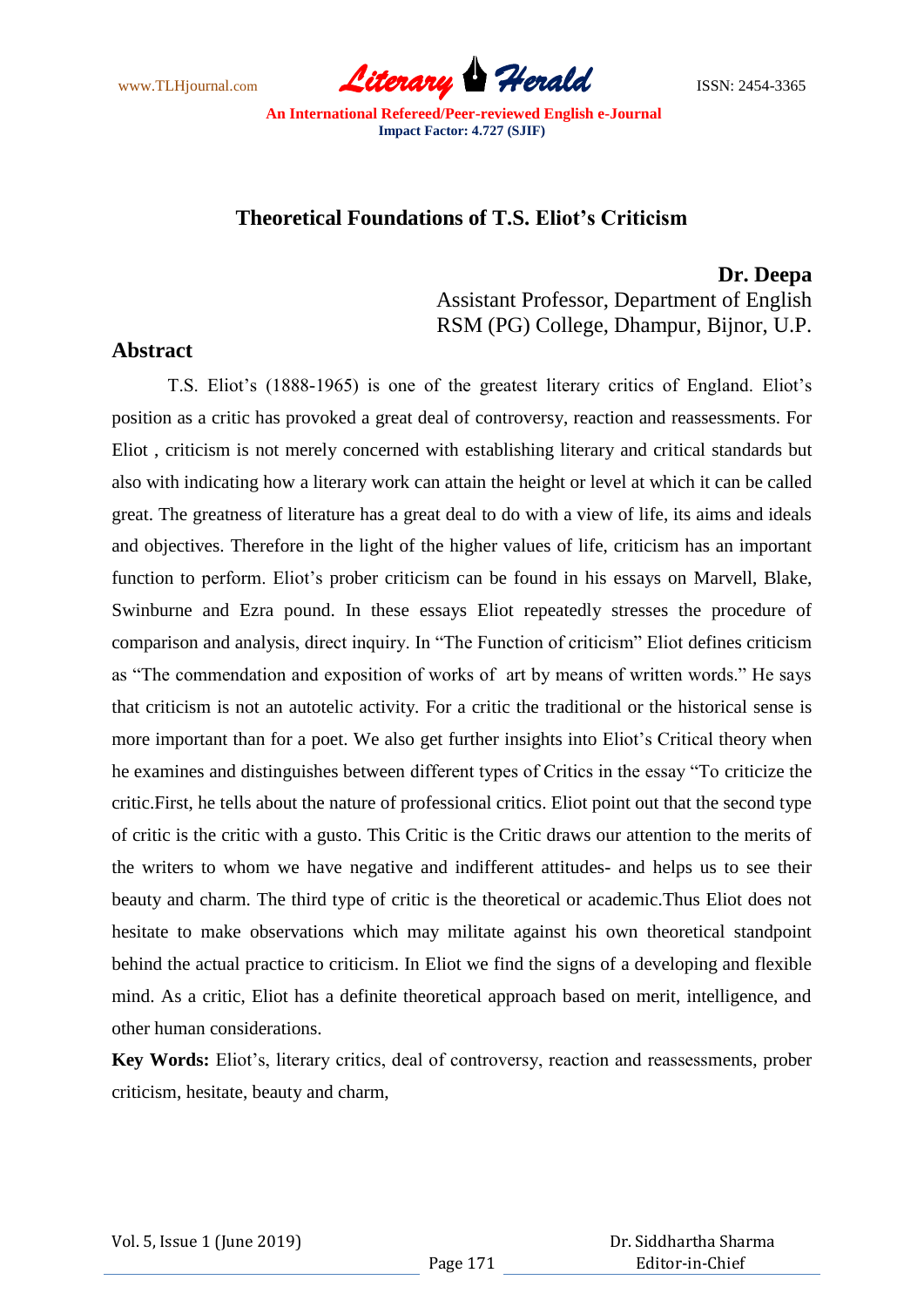www.TLHjournal.com *Literary Herald*ISSN: 2454-3365

Thomas Stearns Eliot, (1888-1965) is one of the greatest literary critics of England from the point of view of the bulk and quality of his critical writings. In considering the function of criticism Eliot does not overlook the importance of the relationship between Life and Literature. He looks at both Life and Literature from a definite standpoint. For Eliot, criticism is not merely concerned with establishing literary and critical standards but also with indicating how a literary work can attain the height or level at which it can be called great. The greatness of literature has a great deal to do with a view of life, its aims and ideals and objectives. Therefore, in the light of the higher values of life, criticism has an important function to perform. In his view, the purpose of criticism is "the elucidation of works of art and correction of taste."

The word "Criticism" was used in the modern sense by Dryden in his preface to the State of Innocence (1677). He wrote, "Criticism as it was first instituted by Aristotle was meant to be a standard of Judging Well." With Pope"s Essay on Criticism (1711) the term "Criticism" was firmly established in English. Now the term literary Criticism is applied to the study of works of literature.

T.S. Eliot defines the nature and function of criticism in different contexts and on different occasions. In Selected Essays, he defines Criticism as the elucidation of works of art and correction of taste. He thus gives the first theoretical statement on the relationship between literary criticism and its function to inculcate in the reader the correct way of appreciating literature.

Later, he remarks that the function of criticism is to promote the understanding and enjoyment of literature. Eliot is of the view that the rudiment of criticism is to enable the critic to select a good poem and reject a bad one.

Eliot relates criticism to philosophical activity in respect of its serious function. He observes: "It would appear that criticism like any Philosophical activity is so inevitable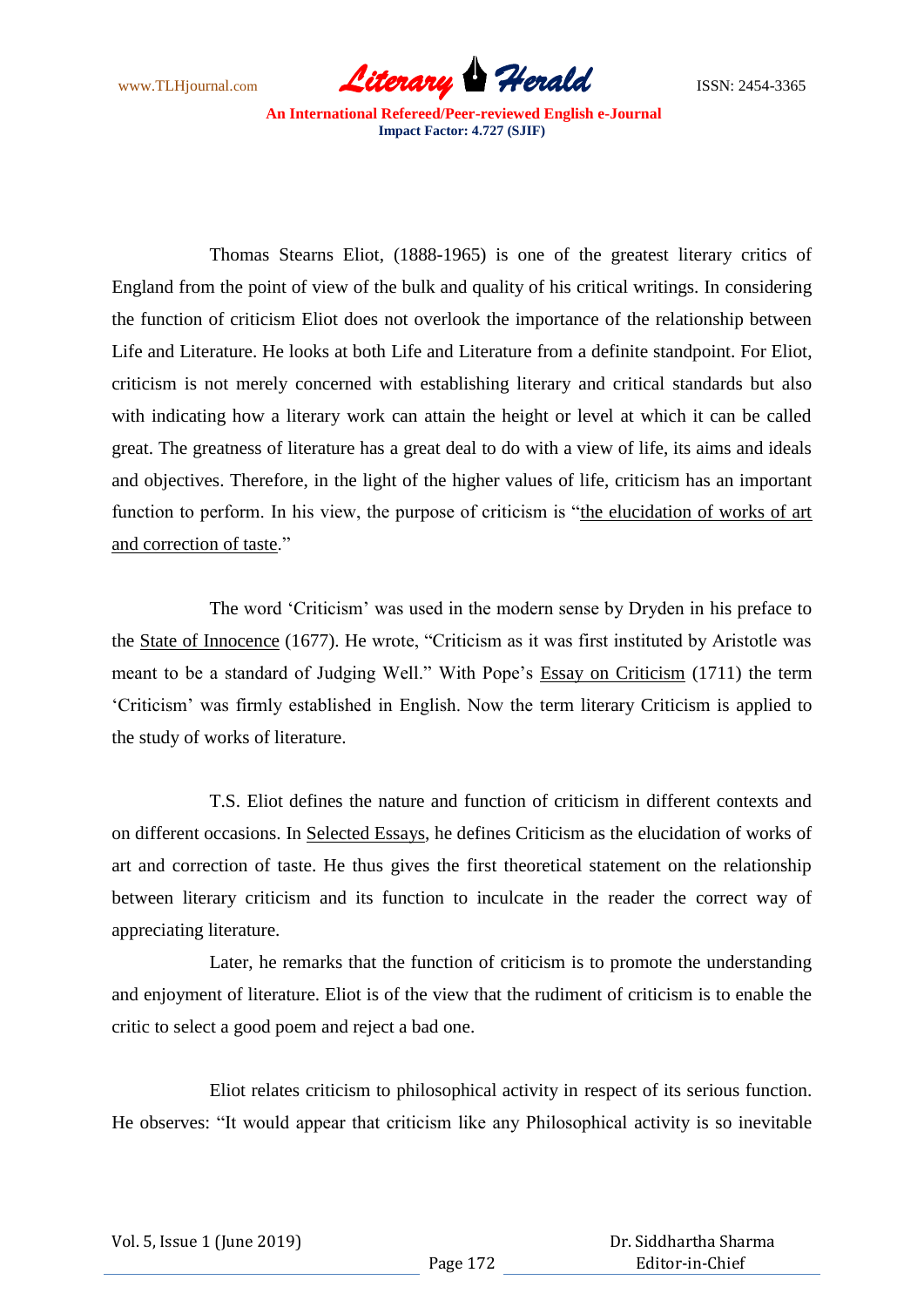www.TLHjournal.com **Literary Herald Herald** ISSN: 2454-3365

and requires no justification ……… you cannot deplore criticism unless you deprecate Philosophy".

In "The Function of Criticism" Eliot stresses the fact – finding responsibility of a critic which may require him to examine even the minutest details connected with the work of literature. He advises the critic to go directly to a work of art, and analyse it and appreciate it instead of examining any extraneous details. Discussing Wordsworth, Eliot states that Wordsworth secretly loved his sister Dorothy may be true, but that fact does not add to our enjoyment and understanding of the Lucy poems. Eliot turns down any critical effort at "the explanation of poetry by examination of its source." In On Poetry and Poets he observes :

> For analysis, I can only say that a knowledge of the springs which released a poem is not necessarily a help towards understanding the poem: too much information about the origins of the poem may even break my contact with it ……………..

While Eliot discourages this method of Criticism which seeks "a knowledge of the springs", he draws attention to the more serious issues that criticism is concerned with.

F.R. Leavis in a review captioned "Eliot"s stature as Critic", brings serious charges against Eliot as a Critic. He writes:

> What was not at once apparent to all of those impressed was that some of the ideas, attitudes and valuations put into currency by Eliot were arbitrary …………………………………….

Leavis uses even harsh words like "the absurdity of the dictum" to criticise Eliot's important formulation about the perfect artist. But Leavis's remarks about Eliot are not to the point. They are emotional or smack of rancour when, for instance, he finds a significant defect of intelligence in Eliot.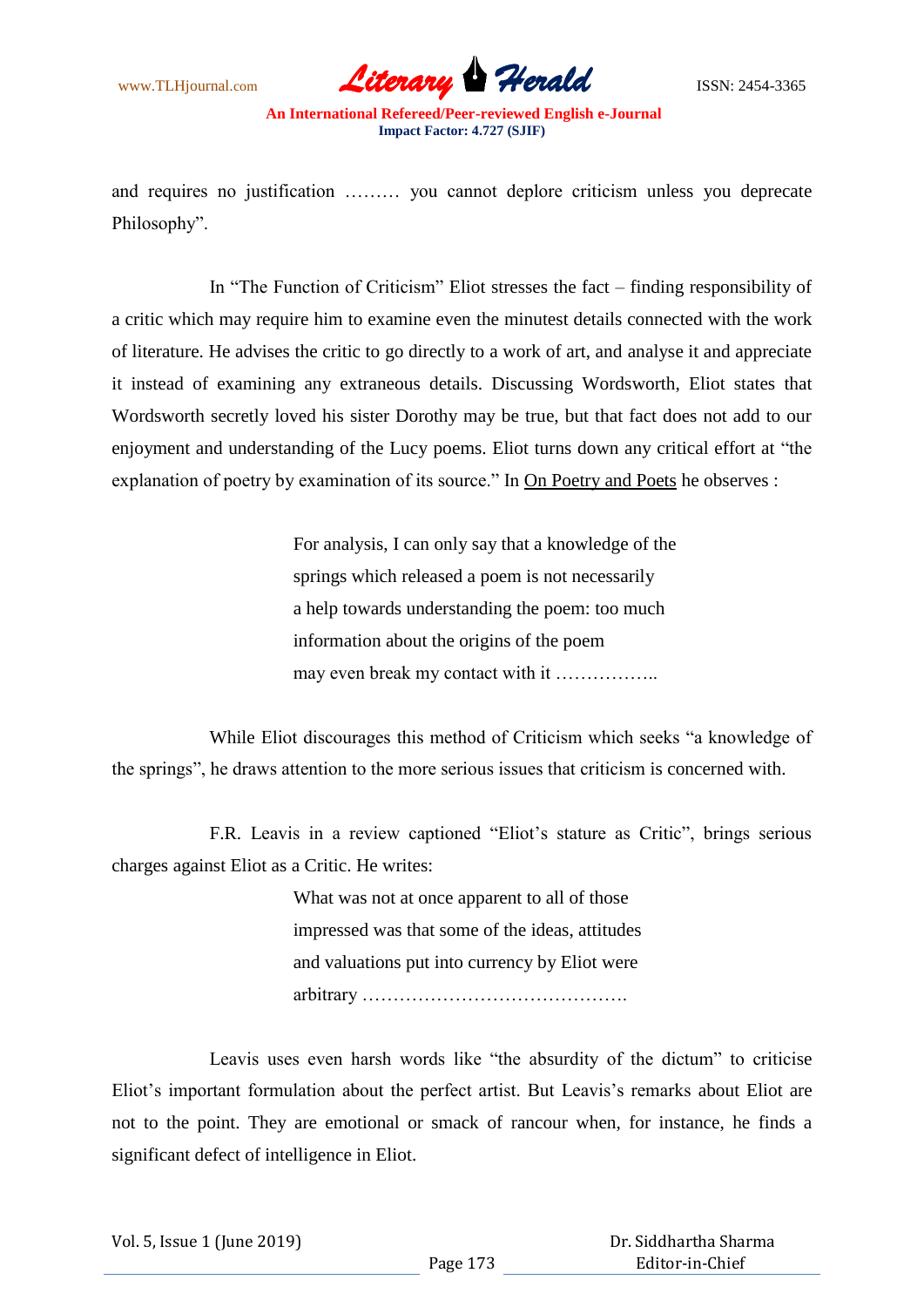

Eliot"s position as a critic has provoked a great deal of controversy, reaction and reassessments. Consequently, different meanings have been read into the intentions behind this reaction. R.H. Robbins, a hostile critic, in a book The T.S. Eliot Myth, now regarded as a very monument to incomprehension, sees Eliot"s criticism as part of the Counter – pressure of this century against the Liberal achievement of the past three or four centuries. It is true that Eliot has been markedly influenced by the great thinker – critics who hated that "Liberal achievement." Chief among them is T.E. Hulme. Of course there were other distinguished figures such as Remy de Gourmont, Irving Babbitt, Pound, Laforgue and F.H. Bradley – names which appear prominently in scholarly estimates. They too seem to have influenced Eliot. But Hulme had a greater impact on him.

Eliot"s proper crititicism can be found in his essays on Marvell, Blake, Swinburne and Ezra Pound. In these essays Eliot repeatedly stresses the procedure of comparison and analysis, direct inquiry, examination of a text and a disinterested assessment. In the essay "From Poe to Valery" we find that no apparent musical rhyme is able to soothe Eliot"s critical eye to slumber. Regarding Poe"s "The Ravan" Eliot makes a significant remarks:

> The bird is addressed as 'no Craven' quite needlessly except for the pressing need of a rhyme to "ravan" – a surrender to the exigencies of rhyme with which I am sure Malherbe would have had no patience.

Eliot"s critical essays, namely "The Function of Criticism", "The Frontiers of Criticism", and "The Experiment in Criticism", deserve particular attention because they represent the theoretical grounds of his criticism. These essays underline Eliot"s unhappiness with impressionistic or aesthetic criticism. He has a wrangle with Middleton Murry's "Inner Voice" in "The Function of Criticism." Eliot maintains that true criticism always aims at objectivity and springs directly from the text, and every generalization is said to be based upon it or is immediately relevant to it. Rebutting Murry"s argument Eliot holds that in the pursuit of objectivity in criticism some rules, some guideline or authority should be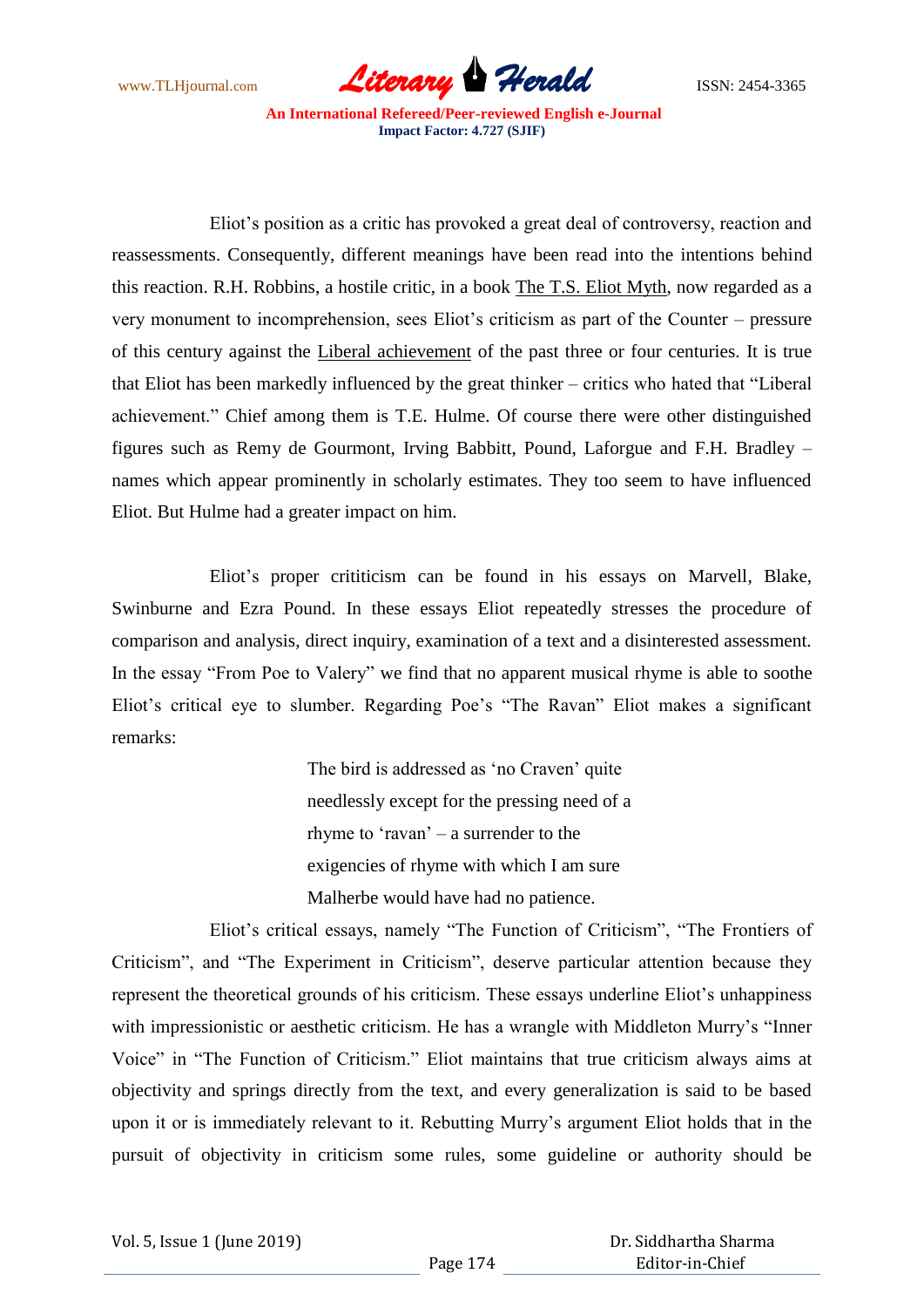www.TLHjournal.com *Literary Herald*ISSN: 2454-3365

acknowledged, for constant listening to one"s inner voice will lead one to fancy or fiction or sheer subjectivity and make criticism meaningless. Eliot is critical of Middleton Murry"s lines :

> The English writer, the English divine, the English statesman, inherit no rules from their forbears; they inherit only this : a sense that in the last resort they must depend upon the inner voice – and says that in criticism the "inner-voice" will not work, it will rather lead the critic away as it is equal to "doing as one likes". Eliot terms this "inner voice" as "Whiggery" or "Muddle through".

In "The Function of Criticism" Eliot defines criticism as "The Commendation and exposition of works of art by means of written words." He says that Criticism is not an autotelic activity. For a critic the traditional or the historical sense is more important than for a poet. As Remy de Gourmont puts it, the chief tools of a critic are "Comparison and analysis." And indeed they are tools to be handled with care. Analysis, then, demands that a Critic should have a highly developed sense of fact. Scholarship, even in its humblest forms implies stress on facts. As Eliot remarks:

> And any book, any essay, any note in Notes and Queries, which produces a fact even of the lowest order about a work of art …… but fact cannot corrupt taste, ……. The real corrupters are those who supply opinion or fancy …… an attempt to present Coleridge in an attraction costume?

About a Critic"s task he further says that a Critic should try to overcome his prejudices and Whims in order to love balance, truth and objectivity in his criticism. He makes a commendable remark in this context: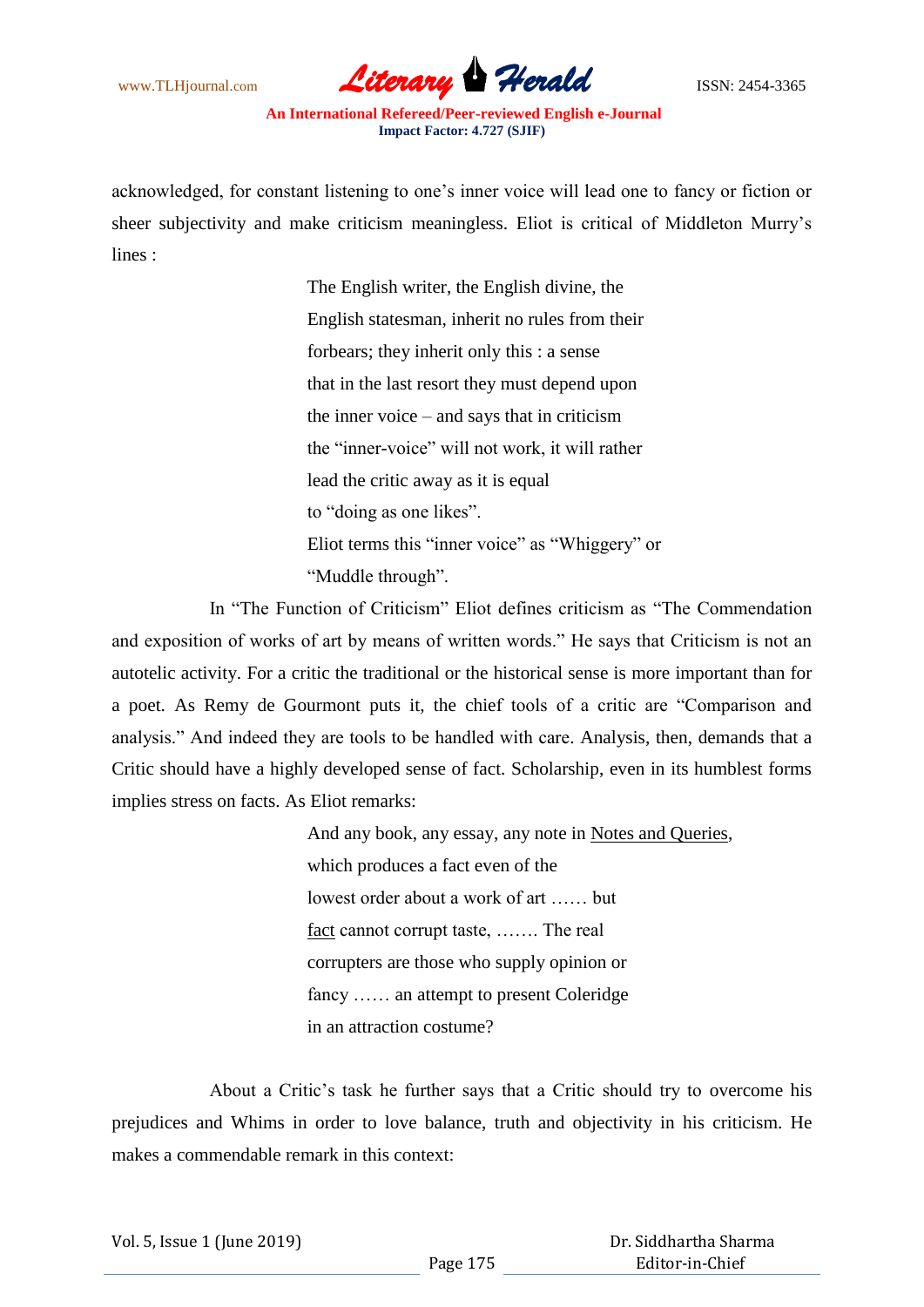

> The critic, one should suppose, is he is to justify his existence, should endeavor to discipline his personal prejudices and cranks – tares to which we are all subject – and compose his differences with as many of his fellows as possible, in the common pursuit of true judgment.

Eliot regards Wordsworth"s preface to "Lyrical Ballads" Coleridge"s Biographia Literaria and Keats' letters and his comments on poetry as significant contributions to Criticism. He finds the marks of real genius in keats' utterances on poetry and art. Eliot says that each new master of criticism renders a useful service merely by the fact that his errors are different from the last, and it the sequence of critics is longer then there is the possibility of a greater amount of correction.

We also get further insights into Eliot's critical theory when he examines and distinguishes between different types of critics in the essay "To Criticise The Critic." First, he tells about the nature of a professional critic. According to Eliot, a professional critic is one who thinks that his literary criticism is the chief and only title to fame. He regards the professional critic as the super Reviewer, as he has been the official critic for some magazine or newspaper. In this category he includes critics like Paul Elmer More, Saint-Beuve, Desmond Mac Carthy and also Edmund Gosse.

Eliot point out that the second type of Critic is the Critic with a gusto. This critic draws our attention to the merits of the writers to whom we have a negative and indifferent attitude – and helps us to see their beauty and charm. Critics who belong to this type include George Saintsbury, Charles Whibley and Arthur Quiller Couch.

The third type of critic is the theoretical or academic. The critics who belong to this category include I.A. Richards, W.P. Ker, William Empson, and some others.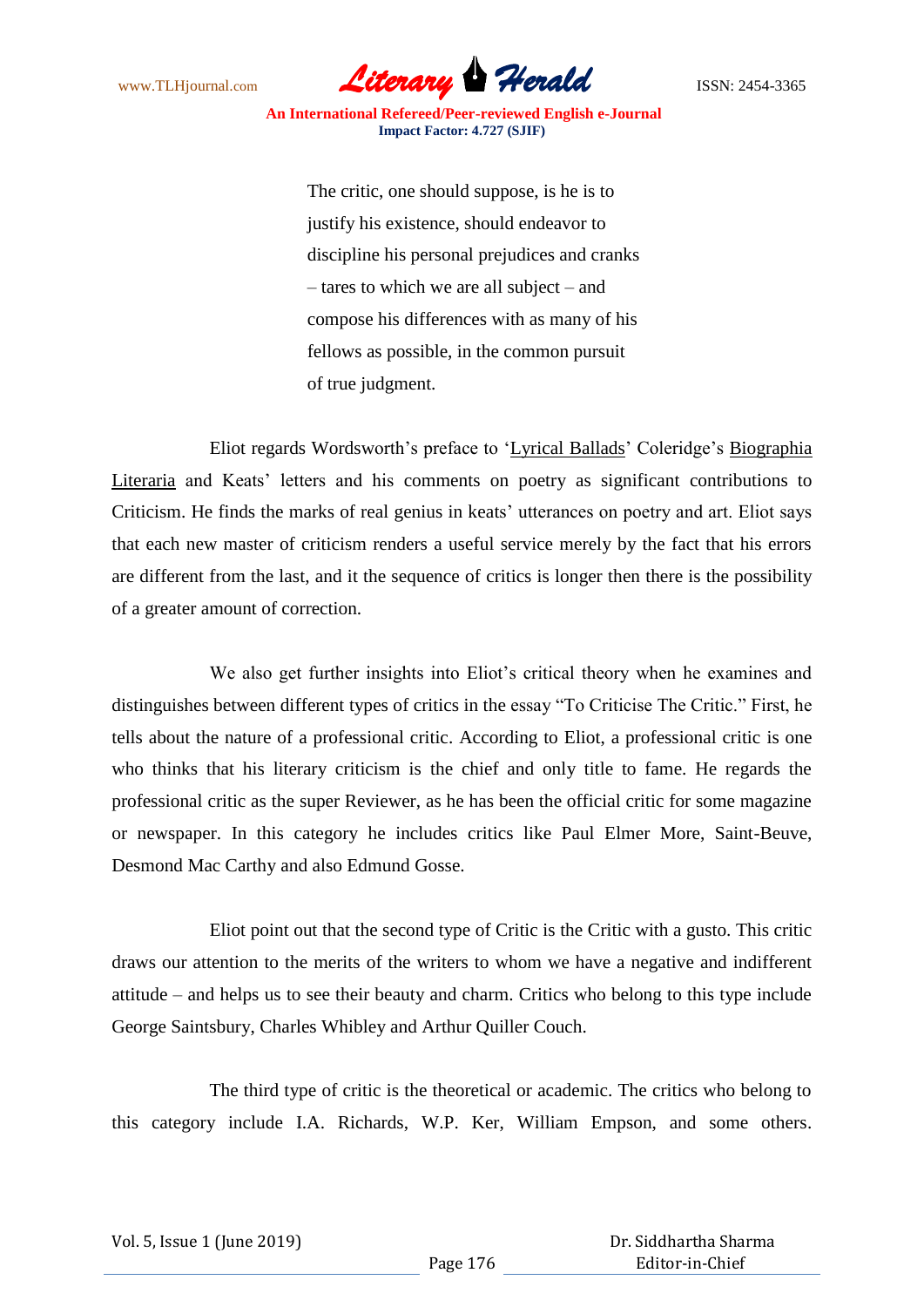www.TLHjournal.com **Literary Herald Herald** ISSN: 2454-3365

Commenting on F.B. Leavis, Eliot says that Leavis is an important Critic and also Calls him a moralistic critic.

Eliot"s essays on Dante, Marvell, Massinger, Swinburne, Ezra Pound, Tennyson and Johnson may be regarded among the most valuable attempts at criticism. It is evident that in these essays one finds Eliot"s emphasis on analysis and comparison, insight, intensity, impersonality, objectivity and generalizations based upon the text as the essential principles of criticism in his theoretical framework.

In his preface to Leon Vivante's English Poetry and Its contributions to the knowledge of a Creative Principle, Eliot admits that he always remembered a distinction drawn by R.G. Collingwood at the beginning of The Principles of Art. In this book Collingwood contrasts two types of theorists in the field of aesthetics the "Philosopher – aestheticism" and the "artist - aestheticism" and draws attention to different types of errors that each type of theoreticism is liable to commit though Vivante seems to escape the mistakes of both.

In Eliot"s opinion the Philosopher – aesthetician is a Philosopher who considers it necessary to produce a volume on aesthetics to complete his philosophical system. His theory appears to have no relation to our appreciation of the arts and as such fails to impress us. On the other hand the artist – aestheticism in order to compensate for his ignorance of philosophy may rely too much upon his sensibility.

Thus Eliot does not hesitate to make observations which may militate against his own theoretical standpoint behind the actual practice to criticism. In Eliot we find the signs of a developing and flexible mind. As a critic then, Eliot has a definite theoretical approach based on merit, intelligence, and other human considerations, but all these must help towards providing a useful elucidation of a literary text, and not isolating it from Social, human or moral realities. He is a new critic but not in the usual sense of the new critics who wanted literary criticism to remain confined to the printed page. Like most of the New Critics Eliot"s Critical Theory also has implications for his criticism of poetry.